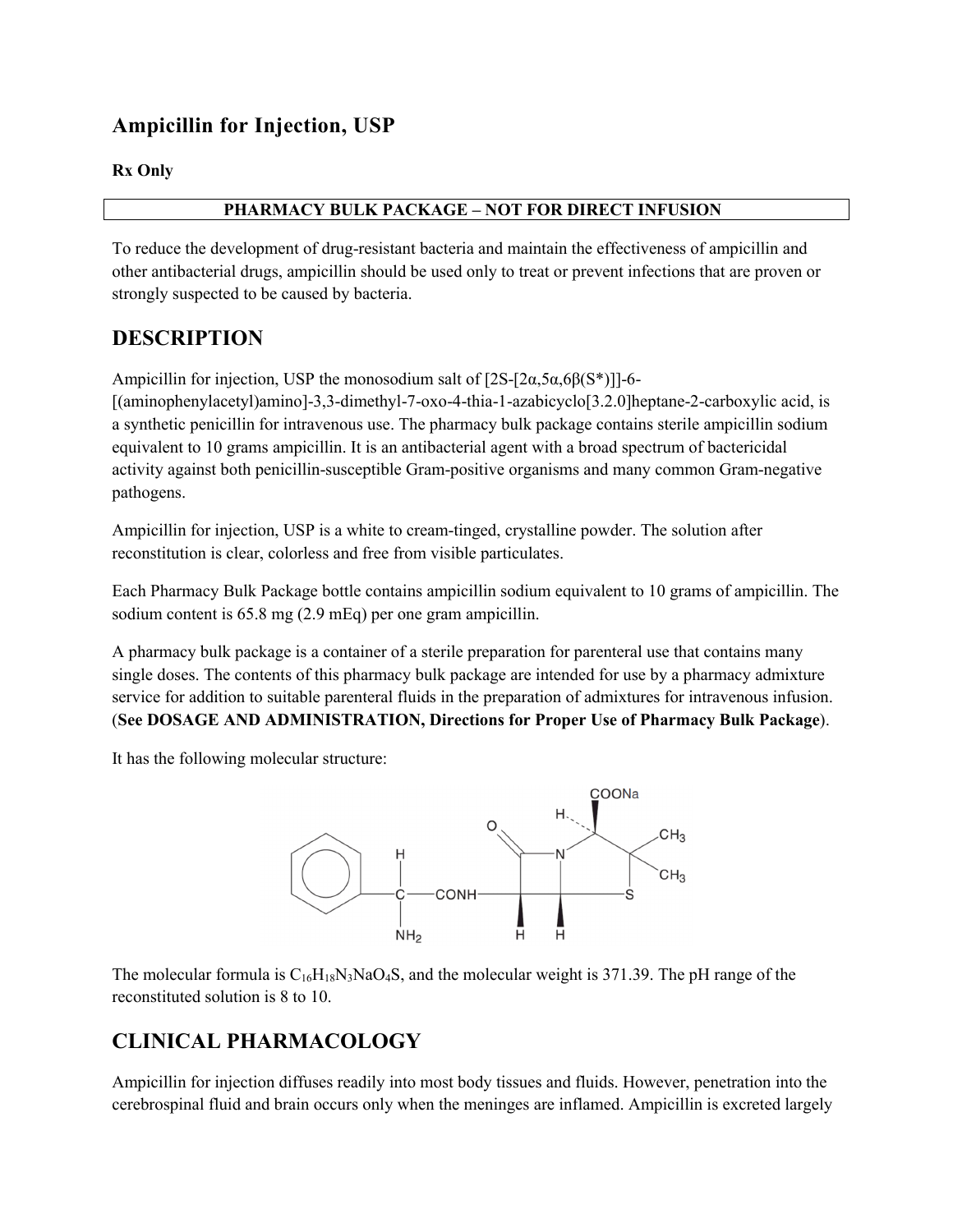unchanged in the urine and its excretion can be delayed by concurrent administration of probenecid. Due to maturational changes in renal function, ampicillin half-life decreases as postmenstrual age (a sum of gestational age and postnatal age) increases for infants with postnatal age of less than 28 days. The active form appears in the bile in higher concentrations than those found in serum. Ampicillin is the least serumbound of all the penicillins, averaging about 20% compared to approximately 60 to 90% for other penicillins. Ampicillin for injection is well tolerated by most patients and has been given in doses of 2 grams daily for many weeks without adverse reactions.

### **Microbiology**

While *in vitro* studies have demonstrated the susceptibility of most strains of the following organisms, clinical efficacy for infections other than those included in the **INDICATIONS AND USAGE** section has not been demonstrated.

#### *Antibacterial Activity*

The following bacteria have been shown in *in vitro* studies to be susceptible to ampicillin for injection:

#### Gram-positive Bacteria

Hemolytic and nonhemolytic *streptococci*

*Streptococcus pneumoniae*

Nonpenicillinase-producing *staphylococci*

*Clostridium* spp.

*B. anthracis*

*Listeria monocytogenes*

Most strains of *enterococci.*

Gram-negative Bacteria

*H. influenzae*

*N. gonorrhoeae*

*N. meningitidis*

*Proteus mirabilis*

Many strains of *Salmonella*, *Shigella*, and *E. coli.*

#### **AMPICILLIN does not resist destruction by penicillinase.**

*Susceptibility Testing*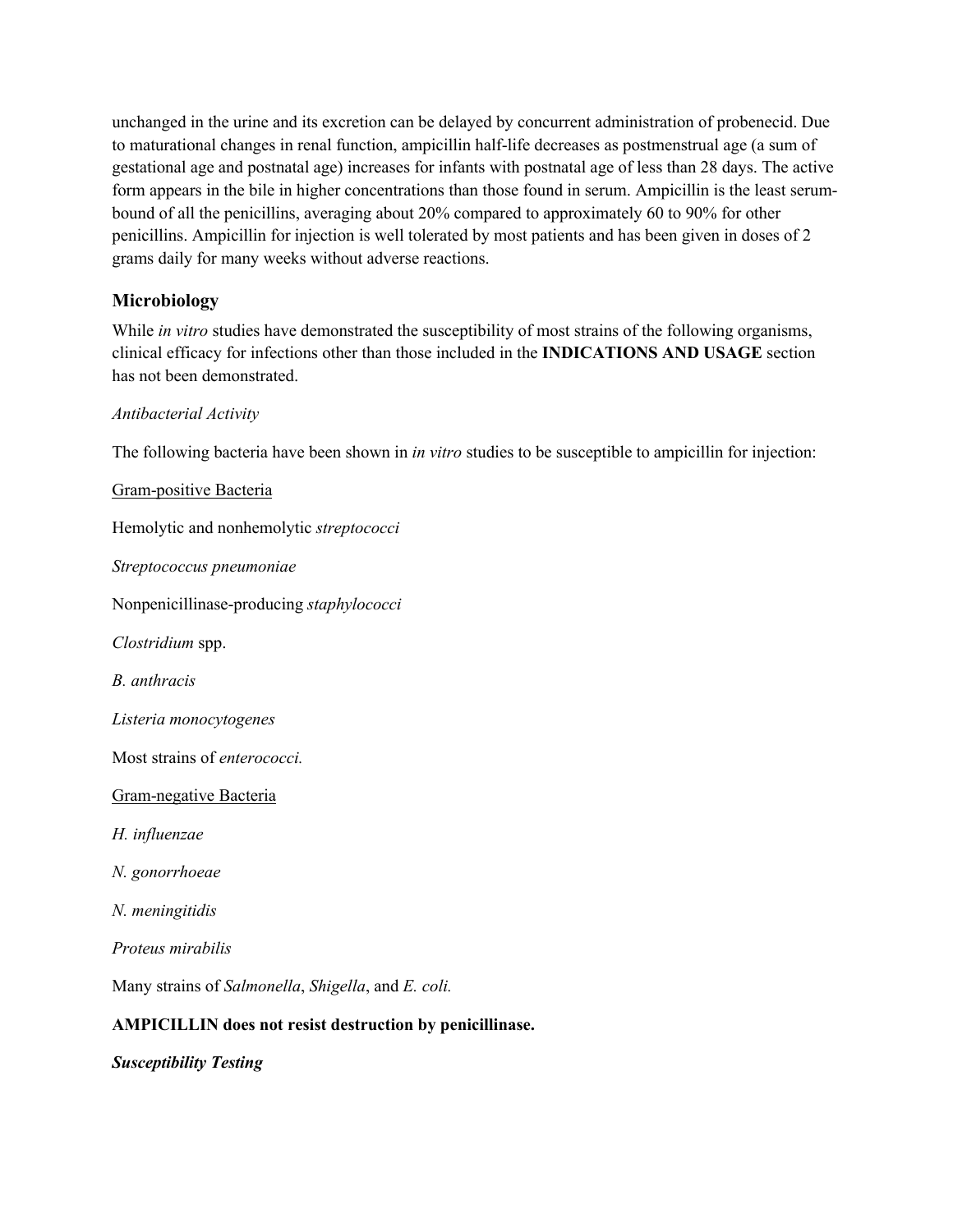For specific information regarding susceptibility test interpretive criteria and associated test methods and quality control standards recognized by FDA for this drug, please see: https://www.fda.gov/STIC.

# **INDICATIONS AND USAGE**

Ampicillin for injection is indicated in the treatment of infections caused by susceptible strains of the designated organisms in the following conditions:

**Respiratory Tract Infections** caused by *Streptococcus pneumoniae*, *Staphylococcus aureus* (penicillinase and nonpenicillinase-producing), *H. influenzae*, and Group A beta-hemolytic streptococci.

**Bacterial Meningitis** caused by *E. coli*, Group B Streptococci, and other Gram-negative bacteria (*Listeria monocytogenes, N. meningitidis*). The addition of an aminoglycoside with ampicillin may increase its effectiveness against Gram-negative bacteria.

**Septicemia and Endocarditis** caused by susceptible Gram-positive organisms including *Streptococcus* spp., penicillin G-susceptible staphylococci, and enterococci. Gram-negative sepsis caused by *E. coli, Proteus mirabilis* and *Salmonella* spp. responds to ampicillin. Endocarditis due to enterococcal strains usually respond to intravenous therapy. The addition of an aminoglycoside may enhance the effectiveness of ampicillin when treating streptococcal endocarditis.

**Urinary Tract Infections** caused by sensitive strains of *E. coli* and *Proteus mirabilis.*

**Gastrointestinal Infections** caused by *Salmonella typhi* (typhoid fever), other *Salmonella* spp., and Shigella spp. (dysentery) usually respond to oral or intravenous therapy.

Bacteriology studies to determine the causative organisms and their susceptibility to ampicillin should be performed. Therapy may be instituted prior to obtaining results of susceptibility testing. It is advisable to reserve the parenteral form of this drug for moderately severe and severe infections and for patients who are unable to take the oral forms. A change to oral ampicillin may be made as soon as appropriate.

To reduce the development of drug-resistant bacteria and maintain the effectiveness of ampicillin for injection and other antibacterial drugs, ampicillin for injection should be used only to treat or prevent infections that are proven or strongly suspected to be caused by susceptible bacteria. When culture and susceptibility information are available, they should be considered in selecting or modifying antibacterial therapy. In the absence of such data, local epidemiology and susceptibility patterns may contribute to the empiric selection of therapy.

Indicated surgical procedures should be performed.

# **CONTRAINDICATIONS**

A history of a previous hypersensitivity reaction to any of the penicillins is a contraindication.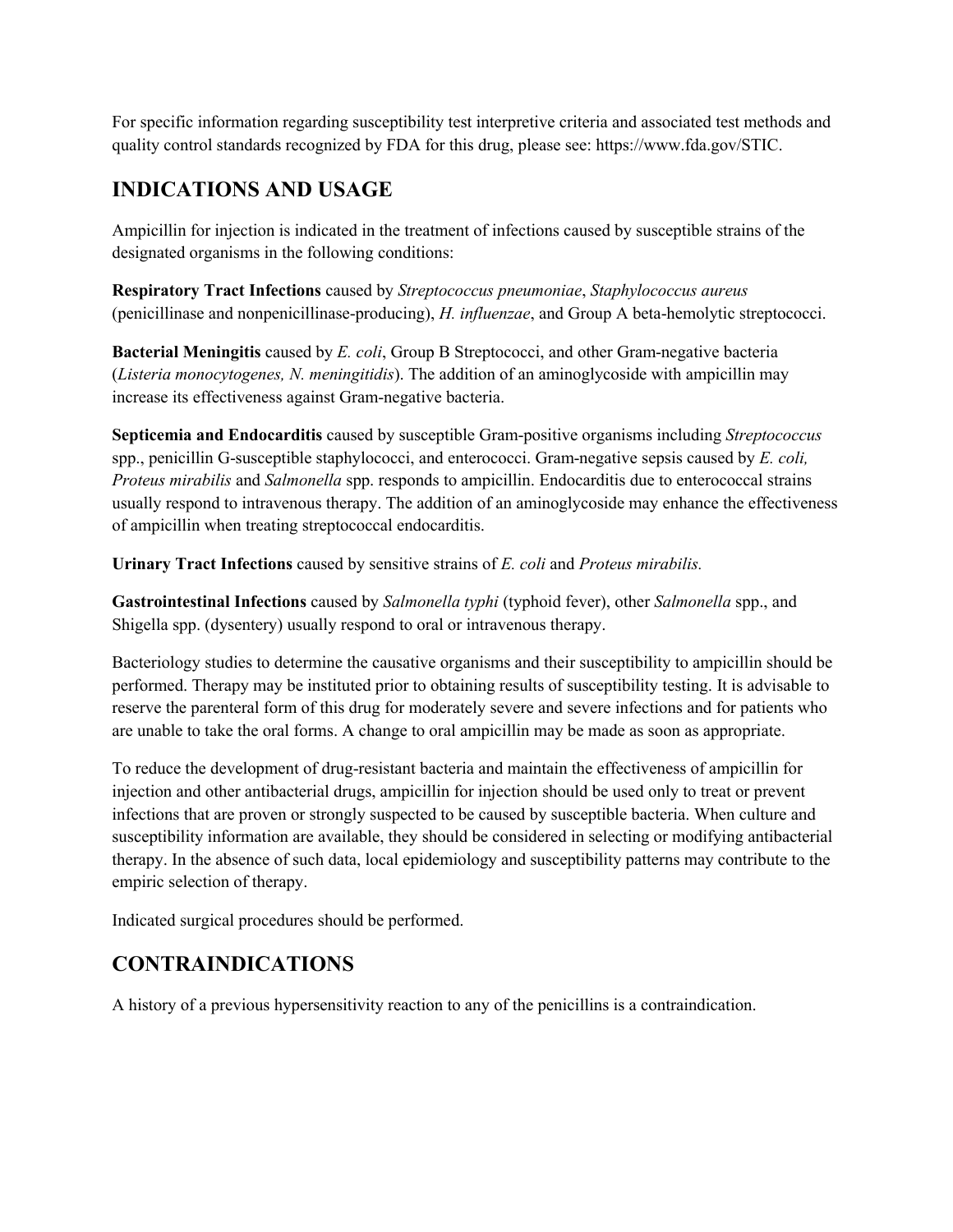## **WARNINGS**

Serious and occasionally fatal hypersensitivity (anaphylactoid) reactions have been reported in patients on penicillin therapy. Although anaphylaxis is more frequent following parenteral therapy, it has occurred in patients on oral penicillins. These reactions are more apt to occur in individuals with a history of penicillin hypersensitivity and/or a history of sensitivity to multiple allergens.

There have been well-documented reports of individuals with a history of penicillin hypersensitivity reactions who have experienced severe hypersensitivity reactions when treated with a cephalosporin. Before initiating therapy with a penicillin, careful inquiry should be made concerning previous hypersensitivity reactions to penicillins, cephalosporins, and other allergens. If an allergic reaction occurs, the drug should be discontinued and appropriate therapy instituted.

SERIOUS ANAPHYLACTOID REACTIONS REQUIRE IMMEDIATE EMERGENCY TREATMENT WITH EPINEPHRINE, OXYGEN, INTRAVENOUS STEROIDS, AND AIRWAY MANAGEMENT, INCLUDING INTUBATION, SHOULD ALSO BE ADMINISTERED AS INDICATED.

*Clostridium difficile* associated diarrhea (CDAD) has been reported with use of nearly all antibacterial agents, including ampicillin for injection, and may range in severity from mild diarrhea to fatal colitis. Treatment with antibacterial agents alters the normal flora of the colon leading to overgrowth of *C. difficile*.

*C. difficile* produces toxins A and B which contribute to the development of CDAD. Hypertoxin producing strains of *C. difficile* cause increased morbidity and mortality, as these infections can be refractory to antimicrobial therapy and may require colectomy. CDAD must be considered in all patients who present with diarrhea following antibiotic use. Careful medical history is necessary since CDAD has been reported to occur over two months after the administration of antibacterial agents.

If CDAD is suspected or confirmed, ongoing antibiotic use not directed against *C. difficile* may need to be discontinued. Appropriate fluid and electrolyte management, protein supplementation, antibiotic treatment of *C. difficile*, and surgical evaluation should be instituted as clinically indicated.

## **PRECAUTIONS**

## **General**

The possibility of superinfections with mycotic organisms or bacterial pathogens should be kept in mind during therapy. In such cases, discontinue the drug and substitute appropriate treatment.

A high percentage (43 to 100 percent) of patients with infectious mononucleosis who receive ampicillin develop a skin rash. Typically, the rash appears 7 to 10 days after the start of oral ampicillin therapy and remains for a few days to a week after the drug is discontinued. In most cases, the rash is maculopapular, pruritic, and generalized. Therefore, the administration of ampicillin is not recommended in patients with mononucleosis. It is not known whether these patients are truly allergic to ampicillin.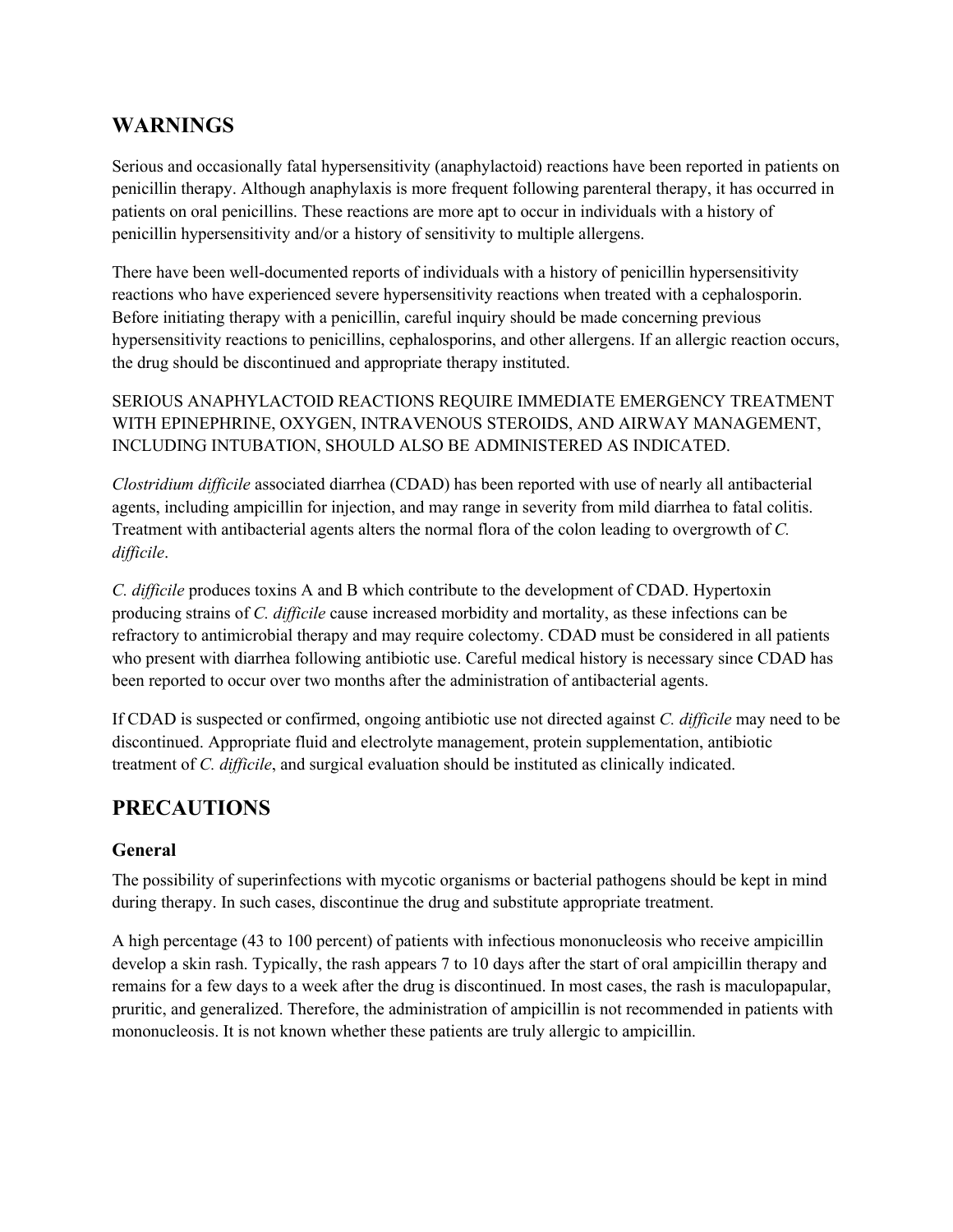Prescribing ampicillin in the absence of a proven or strongly suspected bacterial infection or a prophylactic indication is unlikely to provide benefit to the patient and increases the risk of the development of drug-resistant bacteria.

## **Information for Patients**

Patients should be counseled that antibacterial drugs including ampicillin should only be used to treat bacterial infections. They do not treat viral infections (e.g., the common cold). When ampicillin is prescribed to treat a bacterial infection, patients should be told that although it is common to feel better early in the course of therapy, the medication should be taken exactly as directed. Skipping doses or not completing the full course of therapy may: (1) decrease the effectiveness of the immediate treatment, and (2) increase the likelihood that bacteria will develop resistance and will not be treatable by ampicillin or other antibacterial drugs in the future.

Diarrhea is a common problem caused by antibiotics which usually ends when the antibiotic is discontinued. Sometimes after starting treatment with antibiotics, patients can develop watery and bloody stools (with or without stomach cramps and fever) even as late as two or more months after having taken the last dose of the antibiotic. If this occurs, patients should contact their physician as soon as possible.

### **Laboratory Tests**

As with any potent drug, periodic assessment of organ system function, including renal, hepatic, and hematopoietic, should be made during prolonged therapy.

Transient elevation of serum transaminase has been observed following administration of ampicillin. The significance of this finding is not known.

## **Drug Interactions**

The concurrent administration of allopurinol and ampicillin increases substantially the incidence of skin rashes in patients receiving both drugs as compared to patients receiving ampicillin alone. It is not known whether this potentiation of ampicillin rashes is due to allopurinol or the hyperuricemia present in these patients.

### **Drug/Laboratory Test Interactions**

With high urine concentrations of ampicillin, false-positive glucose reactions may occur if Clinitest, Benedict's Solution, or Fehling's Solution are used. Therefore, it is recommended that glucose tests based on enzymatic glucose oxidase reactions (such as Clinistix or Tes-Tape) be used.

## **Carcinogenesis, Mutagenesis, and Impairment of Fertility**

No long-term animal studies have been conducted with this drug.

### **Pregnancy**

Reproduction studies have been performed in laboratory animals at doses several times the human dose and have revealed no evidence of adverse effects due to ampicillin. There are, however, no adequate and well-controlled studies in pregnant women. Because animal reproduction studies are not always predictive of human response, this drug should be used during pregnancy only if clearly needed.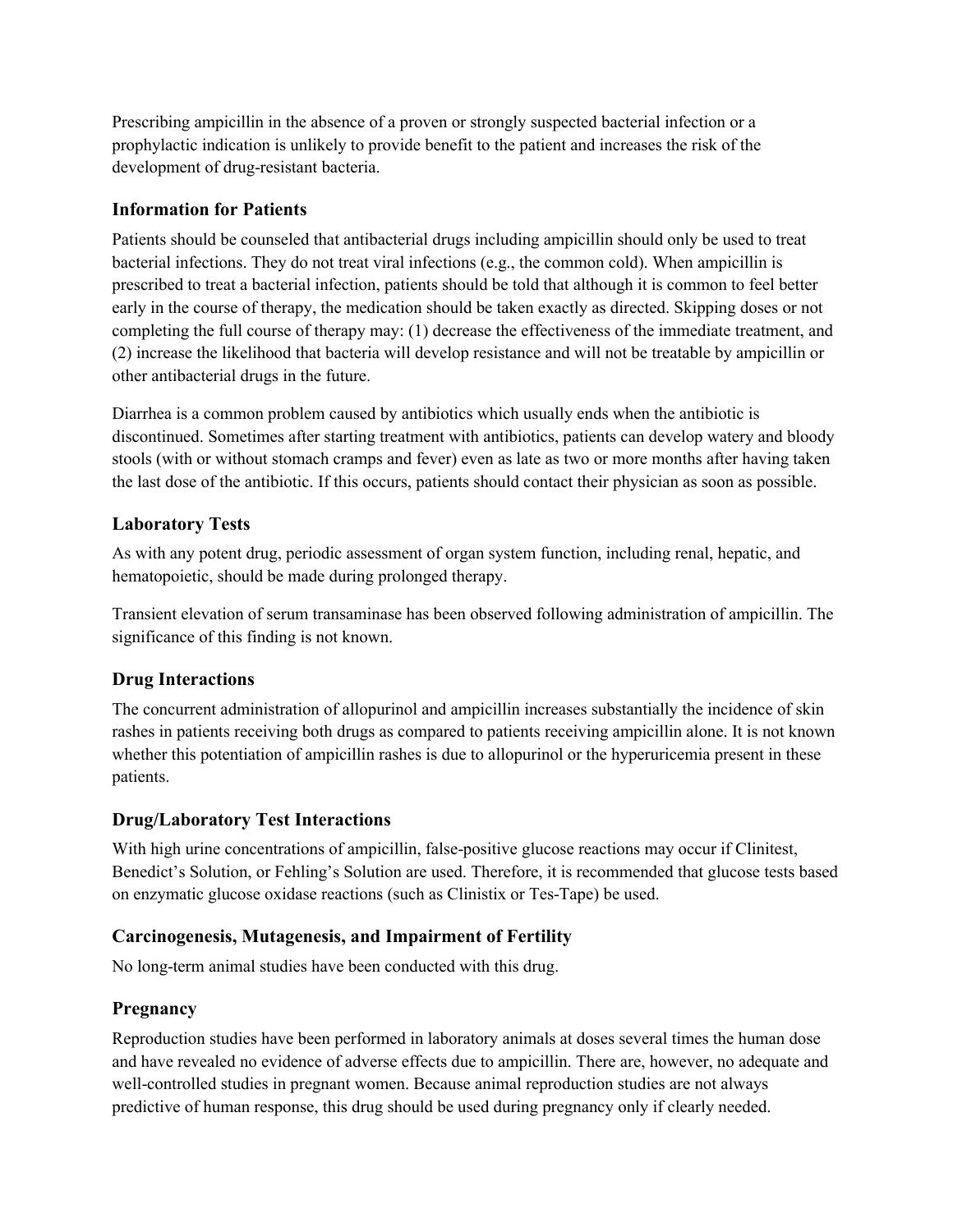### **Labor and Delivery**

Oral ampicillin-class antibiotics are poorly absorbed during labor. Studies in guinea pigs showed that intravenous administration of ampicillin slightly decreased the uterine tone and frequency of contractions, but moderately increased the height and duration of contractions. However, it is not known whether use of these drugs in humans during labor or delivery has immediate or delayed adverse effects on the fetus, prolongs the duration of labor, or increases the likelihood that forceps delivery or other obstetrical intervention or resuscitation of the newborn will be necessary.

### **Nursing Mothers**

Ampicillin is excreted in trace amounts in human milk. Therefore, caution should be exercised when ampicillin-class antibiotics are administered to a nursing woman.

## **Pediatric Use**

Guidelines for the administration of these drugs to children, including neonates are presented in **DOSAGE AND ADMINISTRATION** section.

## **ADVERSE REACTIONS**

As with other penicillins, it may be expected that untoward reactions will be essentially limited to sensitivity phenomena. They are more likely to occur in individuals who have previously demonstrated hypersensitivity to penicillins and in those with a history of allergy, asthma, hay fever, or urticaria.

The following adverse reactions have been reported as associated with the use of ampicillin:

## **Gastrointestinal**

Glossitis, stomatitis, black "hairy" tongue, nausea, vomiting, enterocolitis, pseudomembranous colitis, and diarrhea. (These reactions are usually associated with oral dosage forms.)

## **Hypersensitivity Reactions**

Skin rashes and urticaria have been reported frequently. A few cases of exfoliative dermatitis and erythema multiforme have been reported. Anaphylaxis is the most serious reaction experienced and has usually been associated with the parenteral dosage form.

**Note:** Urticaria, other skin rashes, and serum sickness-like reactions may be controlled with antihistamines and, if necessary, systemic corticosteroids. Whenever such reactions occur, ampicillin should be discontinued, unless, in the opinion of the physician, the condition being treated is lifethreatening and amenable only to ampicillin therapy. Serious anaphylactic reactions require the immediate use of epinephrine, oxygen, and intravenous steroids.

**Liver –** A moderate rise in serum glutamic oxaloacetic transaminase (SGOT) has been noted, particularly in infants, but the significance of this finding is unknown. Mild transitory SGOT elevations have been observed in individuals receiving larger (two to four times) than usual and oft-repeated intramuscular injections. Evidence indicates that glutamic oxaloacetic transaminase (GOT) is released at the site of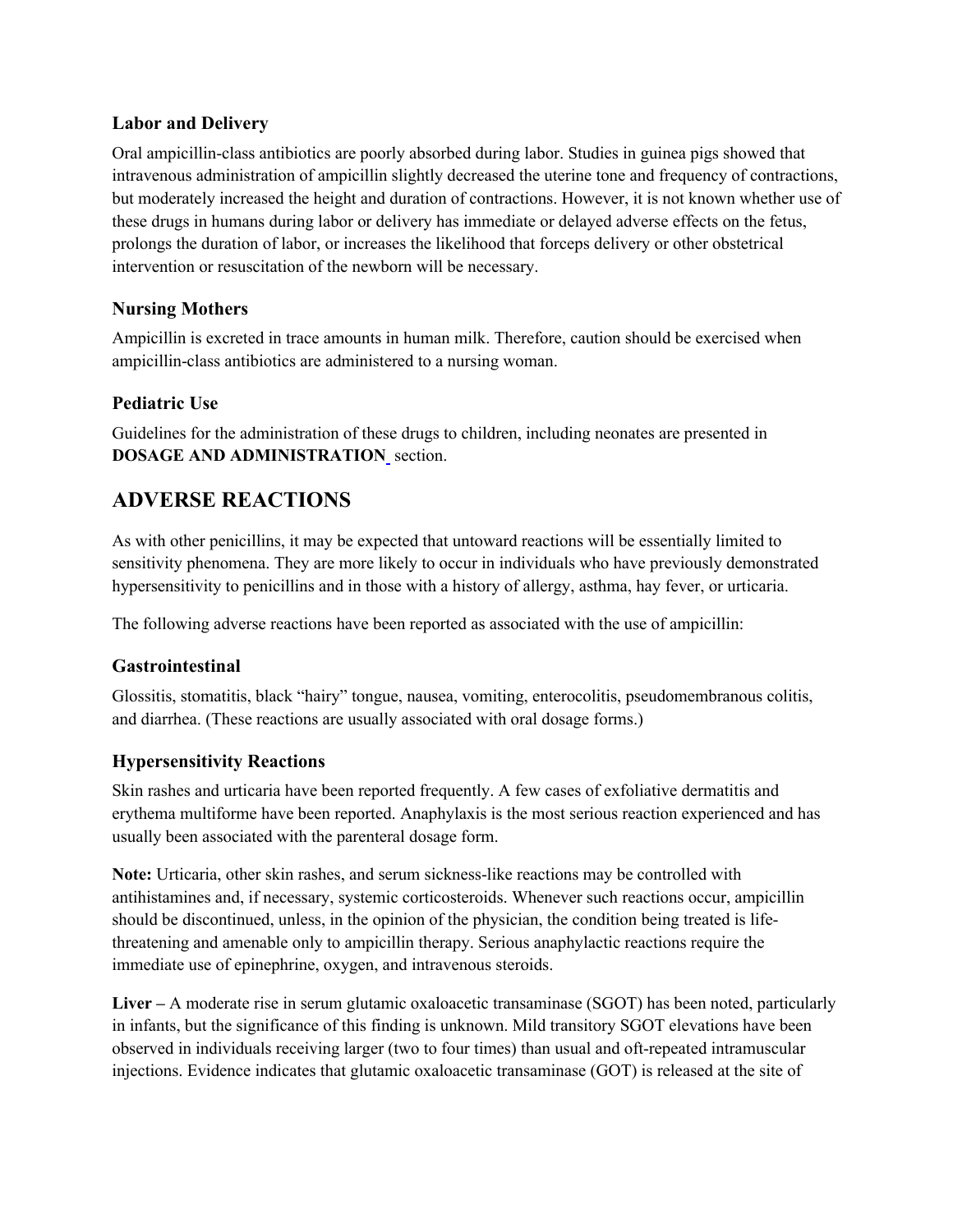intramuscular injection of ampicillin sodium and that the presence of increased amounts of this enzyme in the blood does not necessarily indicate liver involvement.

**Hemic and Lymphatic Systems –** Anemia, thrombocytopenia, thrombocytopenic purpura, eosinophilia, leukopenia, and agranulocytosis have been reported during therapy with the penicillins. These reactions are usually reversible on discontinuation of therapy and are believed to be hypersensitivity phenomena.

**Central Nervous System** - Seizures

## **OVERDOSAGE**

In cases of overdose, discontinue medication, treat symptomatically, and institute supportive measures as required. In patients with renal function impairment, ampicillin-class antibiotics can be removed by hemodialysis but not peritoneal dialysis.

## **DOSAGE AND ADMINISTRATION**

**This insert is for a Pharmacy Bulk Package and is intended for preparing intravenous admixtures only. Dosage recommendations for intramuscular or direct intravenous injection are for informational purposes only.**

Infections of the respiratory tract and soft tissues.

Patients weighing 40 kg (88 lbs) or more: 250 mg to 500 mg every 6 hours.

Patients weighing less than 40 kg (88 lbs): 25 to 50 mg/kg/day in equally divided doses at 6- to 8- hour intervals.

Infections of the gastrointestinal and genitourinary tracts (including those caused by *Neisseria gonorrhoeae* in females).

Patients weighing 40 kg (88 lbs) or more: 500 mg every 6 hours.

Patients weighing less than 40 kg (88 lbs): 50 mg/kg/day in equally divided doses at 6- to 8- hour intervals.

In the treatment of chronic urinary tract and intestinal infections, frequent bacteriological and clinical appraisal is necessary. Smaller doses than those recommended above should not be used. Higher doses should be used for stubborn or severe infections. In stubborn infections, therapy may be required for several weeks. It may be necessary to continue clinical and/or bacteriological follow-up for several months after cessation of therapy.

Urethritis in males due to *N. gonorrhoeae.*

**Adults –** Two doses of 500 mg each at an interval of 8 to 12 hours. Treatment may be repeated if necessary or extended if required.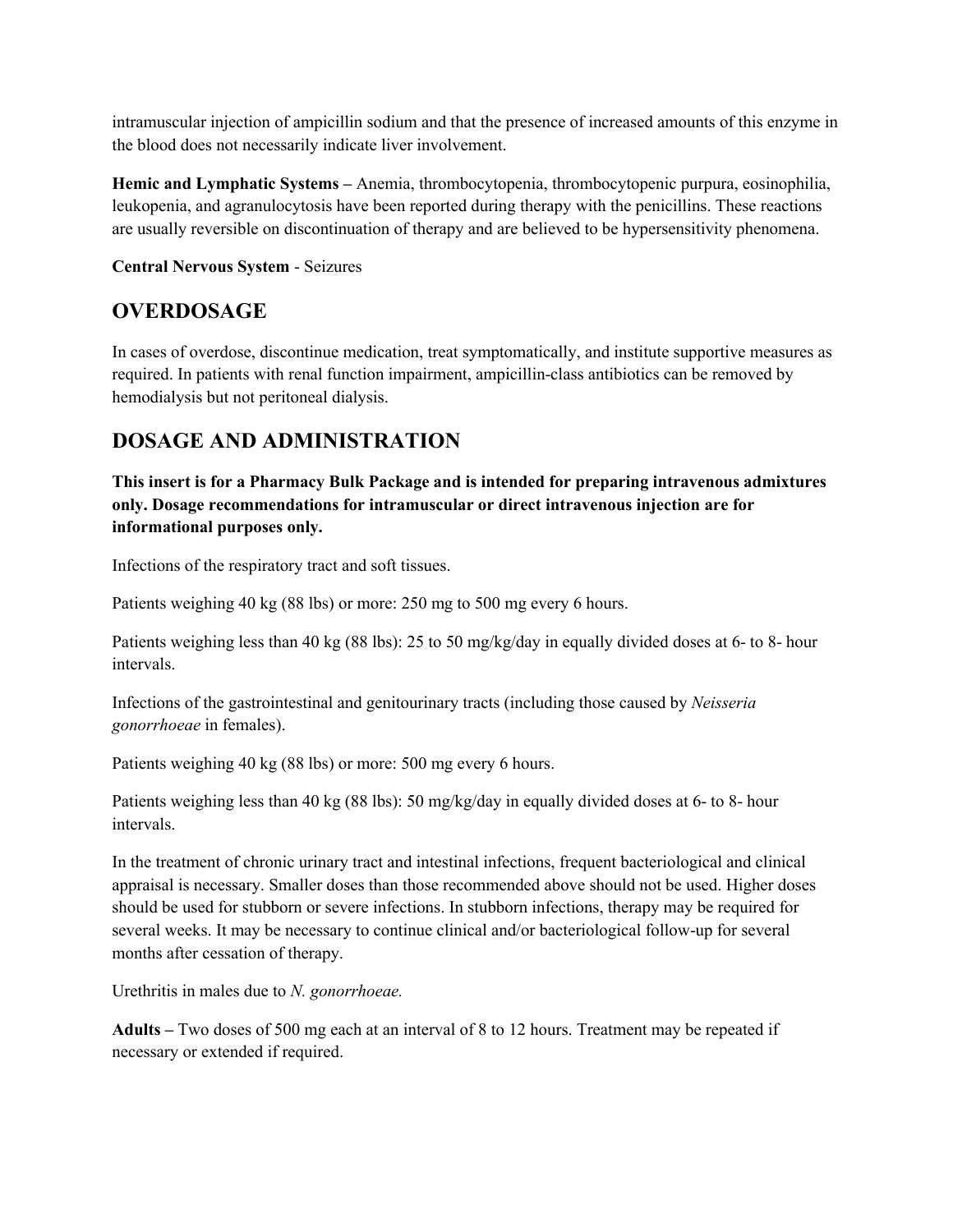In the treatment of complications of gonorrheal urethritis, such as prostatitis and epididymitis, prolonged and intensive therapy is recommended. Cases of gonorrhea with a suspected primary lesion of syphilis should have darkfield examinations before receiving treatment. In all other cases where concomitant syphilis is suspected, monthly serological tests should be made for a minimum of four months.

The doses for the preceding infections may be given by either the intramuscular or intravenous route. A change to oral ampicillin may be made when appropriate.

## **Bacterial Meningitis**

**Adults and children –** 150 to 200 mg/kg/day in equally divided doses every 3 to 4 hours. (Treatment may be initiated with intravenous drip therapy and continued with intramuscular injections.) The doses for other infections may be given by either the intravenous or intramuscular route.

**Neonates (less than or equal to 28 days of postnatal age)** – Dosage should be based on Gestational age and Postnatal age according to **Table 1**.

**Table 1: Dosage in Neonates (less than or equal to 28 days of postnatal age) for Bacterial Meningitis and Septicemia**

| <b>Gestational age (weeks)</b> | Postnatal age (days)           | <b>Dosage</b>                      |  |
|--------------------------------|--------------------------------|------------------------------------|--|
| less than or equal to 34       | less than or equal to 7        | $100 \text{ mg/kg/day}$ in equally |  |
|                                |                                | divided doses every 12 hours       |  |
| less than or equal to 34       | greater than or equal to 8 and | 150 mg/kg/day in equally           |  |
|                                | less than 28                   | divided doses every 12 hours       |  |
| greater than 34                | less than or equal to 28       | $150 \text{ mg/kg/day}$ in equally |  |
|                                |                                | divided doses every 8 hours        |  |

## **Septicemia**

**Adults and children –** 150 to 200 mg/kg/day. Start with intravenous administration for at least three days and continue with the intramuscular route every 3 to 4 hours.

**Neonates (less than or equal to 28 days of postnatal age)** – Dosage should be based on Gestational age and Postnatal age according to **Table 1** (above).

Treatment of all infections should be continued for a minimum of 48 to 72 hours beyond the time that the patient becomes asymptomatic or evidence of bacterial eradication has been obtained. A minimum of 10 days treatment is recommended for any infection caused by Group A beta-hemolytic streptococci to help prevent the occurrence of acute rheumatic fever or acute glomerulonephritis.

## **DIRECTION FOR USE**

**For Administration by Intravenous Infusion –** Reconstitute as directed below (see **Directions for Proper Use of Pharmacy Bulk Package**) prior to diluting with an intravenous solution.

IMPORTANT: This chemical stability information in no way indicates that it would be acceptable practice to use this product well after the preparation time. Good professional practice suggests that compounded admixtures should be administered as soon after preparation as is feasible.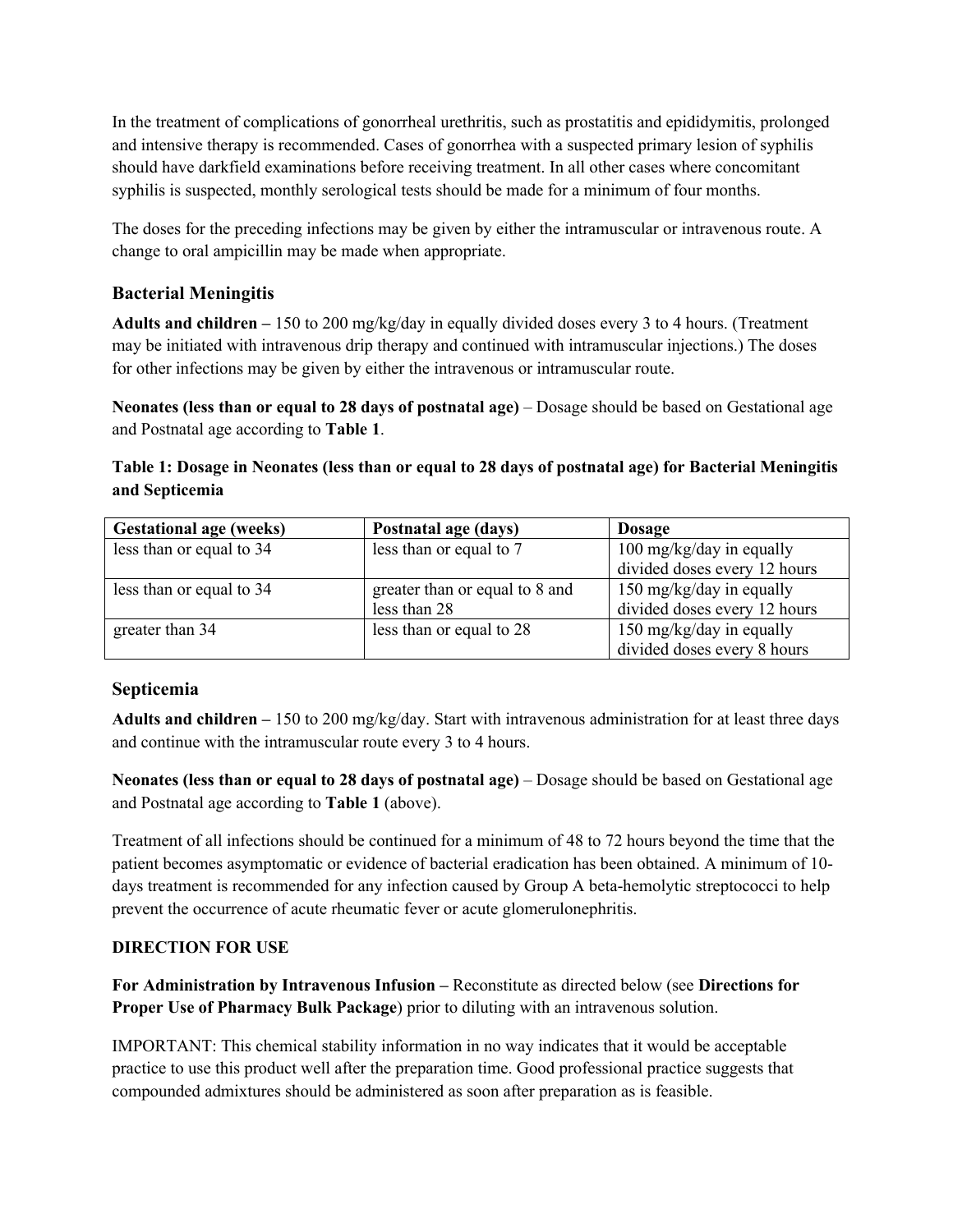Stability studies on ampicillin sodium at several concentrations in various intravenous solutions indicate the drug will lose less than 10% activity at the temperatures noted for the time periods stated.

| Room Temperature (25°C)                  |                          |                          |  |
|------------------------------------------|--------------------------|--------------------------|--|
| <b>Diluent</b>                           | <b>Concentrations</b>    | <b>Stability Periods</b> |  |
| Sterile Water for Injection USP          | up to $30 \text{ mg/mL}$ | 8 hours                  |  |
| 0.9% Sodium Chloride Injection USP       | up to $30 \text{ mg/mL}$ | 8 hours                  |  |
| 5% Dextrose Injection USP                | 10 to 20 mg/mL           | 1 hour                   |  |
| 5% Dextrose Injection USP                | up to $2 \text{ mg/mL}$  | 2 hours                  |  |
| 5% Dextrose and 0.45% NaCl Injection USP | up to $2 \text{ mg/mL}$  | 2 hours                  |  |
| Lactated Ringer's Injection USP          | up to $30 \text{ mg/mL}$ | 8 hours                  |  |
| Refrigerated $(4^{\circ} C)$             |                          |                          |  |
| <b>Diluent</b>                           | <b>Concentrations</b>    | <b>Stability Periods</b> |  |
| Sterile Water for Injection USP          | $30 \text{ mg/mL}$       | 48 hours                 |  |
| Sterile Water for Injection USP          | up to $20 \text{ mg/mL}$ | 72 hours                 |  |
| 0.9% Sodium Chloride Injection USP       | $30$ mg/mL               | 24 hours                 |  |
| 0.9% Sodium Chloride Injection USP       | up to $20 \text{ mg/mL}$ | 48 hours                 |  |
| Lactated Ringer's Injection USP          | up to $30 \text{ mg/mL}$ | 24 hours                 |  |
| 5% Dextrose Injection USP                | up to 20 mg/mL           | 1 hour                   |  |
| 5% Dextrose and 0.45% NaCl Injection USP | up to 10 mg/mL           | 1 hour                   |  |

Only those solutions listed above should be used for the intravenous infusion of ampicillin for injection, USP. The concentrations should fall within the range specified. The drug concentration and the rate and volume of the infusion should be adjusted so that the total dose of ampicillin is administered before the drug loses its stability in the solution in use.

### **Directions for Proper Use of Pharmacy Bulk Package**

This Pharmacy Bulk Package glass bottle contains ampicillin sodium equivalent to 10 grams of ampicillin. It is designed for use in the pharmacy in preparing intravenous admixtures using aseptic technique in a laminar flow hood.

a) Add 94 mL Sterile Water for Injection USP. The resulting solution will contain 100 milligrams ampicillin activity per mL, and is stable up to **ONE hour** at room temperature.

b) Dilute further within **ONE hour** to a concentration of 5 mg to 10 mg per mL. See Table for suitable fluid. Use promptly. This chemical stability information in no way indicates that it would be acceptable practice to use this product well after preparation time. Good professional practice suggests that compounded admixtures should be administered as soon after preparation as is feasible.

c) Using aseptic technique under a laminar flow hood, the closure should be penetrated only one time after reconstitution using a suitable sterile dispensing set; which allows measured dispensing of the contents. Use of a syringe and needle is not recommended as it may cause leakage.

d) After entry, use entire contents of bottle promptly. The entire contents of the Pharmacy Bulk Package must be dispensed within **ONE hour** of reconstitution. This time limit should begin with the introduction of solvent or diluent into the Pharmacy Bulk Package.